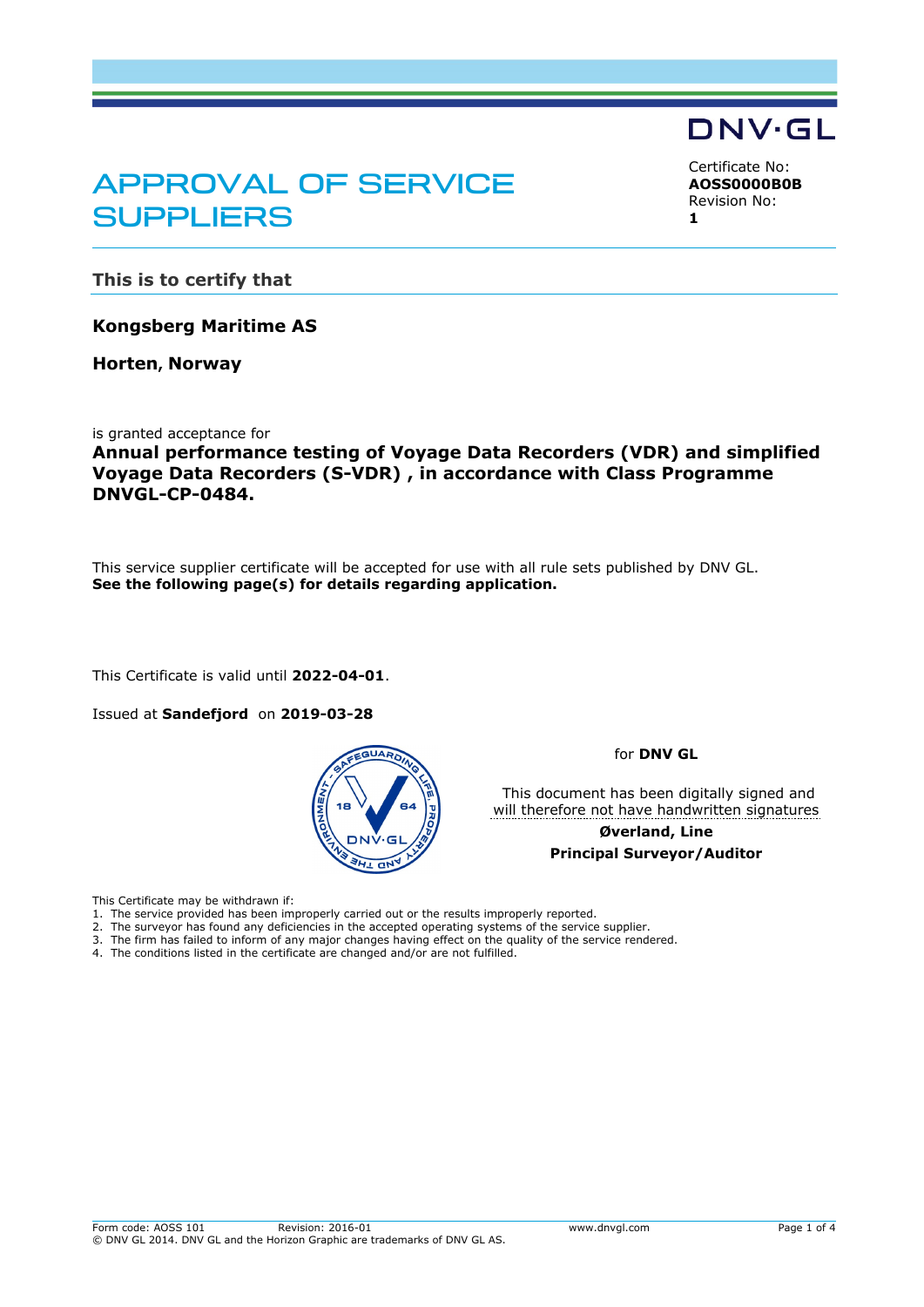Certificate No: **[AOSS0000B0B](#page-0-0)** [Revision No:](#page-0-1) **[1](#page-0-2)** 

## **Application:**

The approval is granted for the following brands only: MBB®/MBB-S®

## **Remarks:**

| Approved service engineers:         |
|-------------------------------------|
| Alastair Pettie                     |
| Aleksander Bakke                    |
| <b>Allan Coxe</b>                   |
| Anishkumar Thazhathu P Achari       |
| Arjun Puthan Veettil                |
| Artur Najda                         |
| <b>Branden McCormick</b>            |
| Carlos Henrique Menezes da Silva    |
| Chul Ho Hwang                       |
| Damir Susanj                        |
| Daniel Sanchis                      |
| David Lopez                         |
| Dejvi Molek                         |
| Deven Sawant                        |
| Eberth Olmos                        |
| Enrique Paez                        |
| Eui-Rok Kim                         |
| <b>Finton Collier</b>               |
| Frankie Lee Seong Leng              |
| Giovane Cristino Amorim             |
| Gorm Næss                           |
| Grzegorz Fidos                      |
| Grzegorz Jegier                     |
| Grzegorz Zieliński                  |
| Haridasan Vadkke Veettil            |
| Hugo Henriksveen                    |
| Hui Yang                            |
| Ingrid Maria Haraldsdottir Mathisen |
| Jacek Radaszewski                   |
| Jacob Michalak                      |
| Jared Clesi                         |
| Jesús López                         |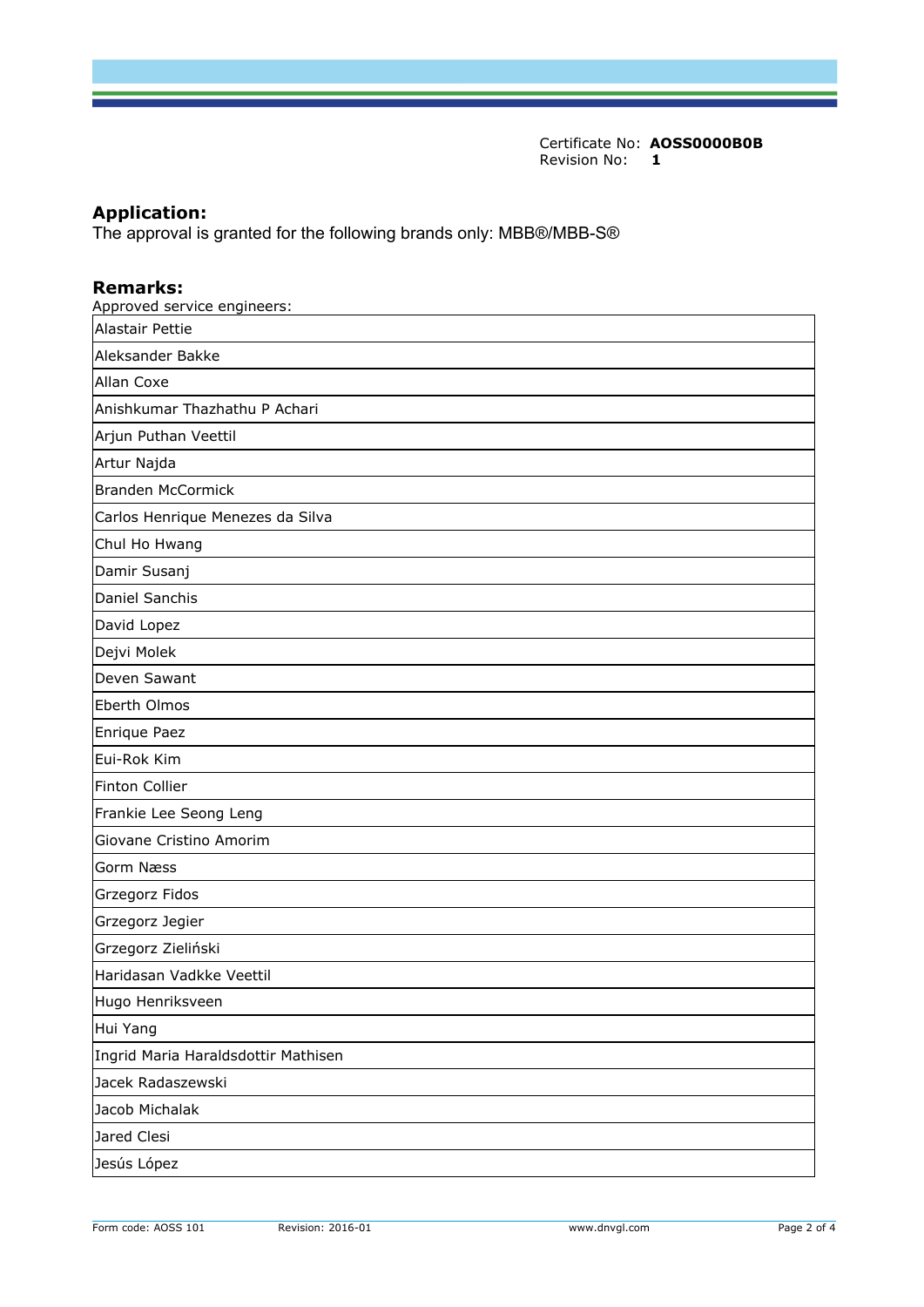Certificate No: **[AOSS0000B0B](#page-0-0)** [Revision No:](#page-0-1) **[1](#page-0-2)** 

| João Paulo Pereira Venancio Pessanha |
|--------------------------------------|
| Joao Ricardo Lourenço Monteiro       |
| Jonathan Loh                         |
| Jong-Pil Kim                         |
| Jose Garcia Hernandez                |
| Jose Peñalver                        |
| Joshua Stone                         |
| Kacper Kaczmarek                     |
| Kamil Nycz                           |
| Karol Głażewski                      |
| Karstein Sletvold                    |
| Kim Wetteland                        |
| Kristian Bjørnstad                   |
| Liu Hui                              |
| Łukasz Bartkowiak                    |
| Łukasz Taraśkiewicz                  |
| Marcin Juszkiewicz                   |
| Marcos Anton Garcia                  |
| Marcos Silva                         |
| Mateusz Kapturkiewicz                |
| <b>Matias Morales</b>                |
| Michael Abbott                       |
| Michał Mazurek                       |
| Mika Halonen                         |
| Mirosław Podstolak                   |
| Mohankumar CT Babu                   |
| Myung Jae Kam                        |
| Ole Magnus Halle                     |
| Olivier Nonga                        |
| Ove Kristensen                       |
| Pablo Garcia Abenza                  |
| Paweł Kostański                      |
| Phillip Rollins                      |
| Pierre Marais                        |
| Piotr Ciereszko                      |
| Prakash Kamble                       |
| Qing Yi Yang                         |